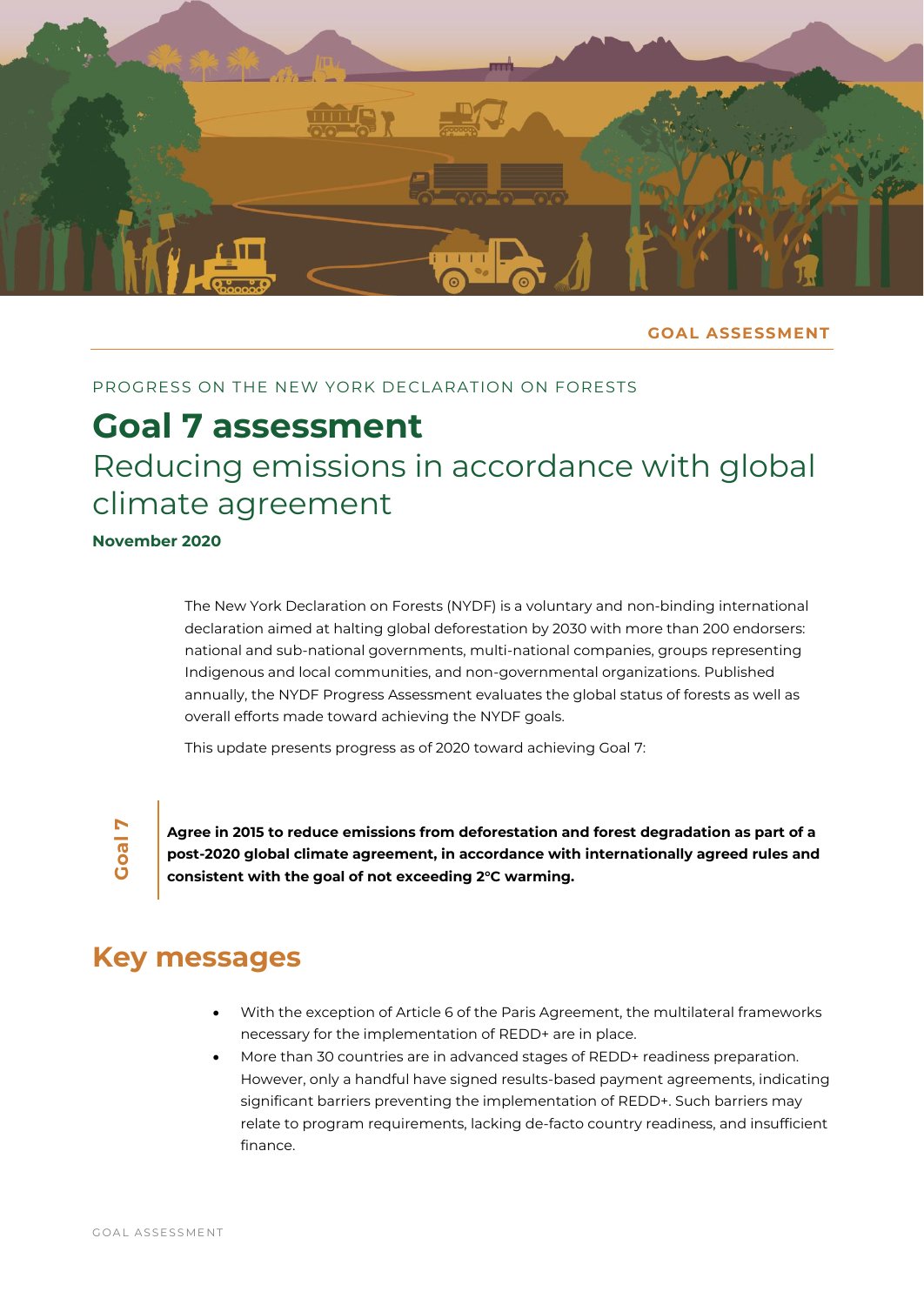- While forest mitigation targets are increasingly included in nationally determined contribution (NDC) targets, they are often unquantifiable or lack the necessary detail for monitoring.
- The updated NDCs that have been published this year so far show some improvement in the scale and quality of forest and land use targets.

# **Overview of goal and indicators**

Goal 7 aimed to get forests included in the post-2020 climate agreement. The Paris Agreement, which was adopted in December 2015, dedicates a full article (Article 5) to land use and forests, emphasizing the role of forests and other carbon sinks in achieving its overall mitigation goal.

## **Since our 2016 NYDF assessment, when the Paris Agreement entered into force in November 2016, we have considered this goal to be met.**

Since then we have monitored the effectiveness of the Paris Agreement in incentivizing forest-related mitigation actions. Every year, we conduct a "light" assessment of the following indicators:

### **Table 1. Criteria and indicators to track Goal 7**

| Criteria                                                                                                  | <b>Indicators</b>                                                                                                                                                 |
|-----------------------------------------------------------------------------------------------------------|-------------------------------------------------------------------------------------------------------------------------------------------------------------------|
| 1. Implementing the land-use provisions<br>of the Paris Agreement                                         | 1.1. Operationalization of REDD+                                                                                                                                  |
| 2. References to land use (including<br>REDD+) in submitted nationally<br>determined contributions (NDCs) | 2.1. Inclusion of land-use or forestry mitigation<br>targets within NDCs and, in the absence of final<br>NDCs, in Intended Nationally Determined<br>Contributions |

The form of future assessments of Goal 7 will be determined after the NYDF undergoes a review in late 2020 and early 2021.

# **Findings**

# **Criterion 1: Implementing the land-use provisions of the Paris Agreement**

### **Indicator 1.1: Operationalization of REDD+**

**Countries can access results-based finance for REDD+ via bilateral programs, multilateral funds and the financial mechanism of the Paris Agreement.** The Green Climate Fund (GCF) acts as the operating entity of the financial mechanism and as such as the main multilateral REDD+ or "reducing emissions from deforestation and forest degradation in developing countries, and the role of conservation, sustainable management of forests, and enhancement of carbon stocks in development countries" financing mechanism. The GCF launched a pilot Results-Based Payments (RBP) scheme for REDD+ in October 2017, and by August 2020 had signed four RBP agreements with Brazil, Ecuador, Chile, and Paraguay.<sup>1</sup> The World Bank's Forest Carbon Partnership Facility has also signed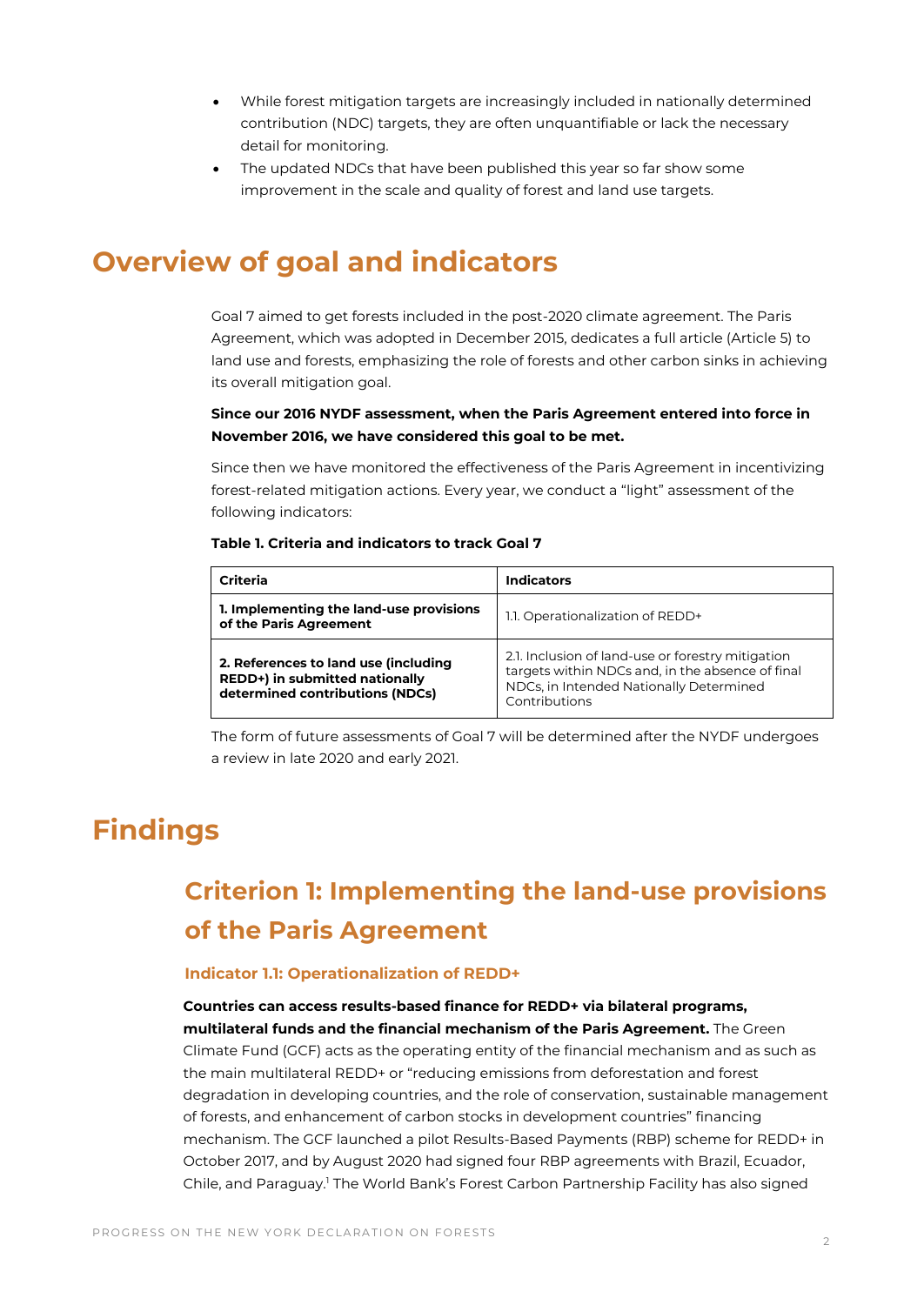four Emission Reductions Purchase Agreements (DRC, Mozambique, Ghana, and Chile), and several bilateral agreements have been concluded with Norway and Germany. For details see the Goal 9 update. However, the signing of the Agreements allows only limited conclusions on the operationalizing of the programs. Progress reports are often not publicly available and the status of the programs not always clear.

**In order to access finance under most REDD+ RBP programs, countries must complete the readiness and implementation phases of their REDD+ plans.** The GCF does not systematically publish its pipeline. In summer 2019, the GCF portfolio in the forest and land use sector included 15 projects (two mitigation and 13 cross-cutting) taking place in 32 countries. These projects are expected to deliver a mitigation impact of 70 metric tons of CO2 (MtCO2) reduced over 10 years of implementation.<sup>2</sup> Updates have not been published. The Forest Carbon Partnership Facility (FCPF) Readiness Fund has supported 24 countries so far and expects 7 more countries to conclude the readiness process in 2020.<sup>3</sup>

**So far, 50 countries have submitted their FRELs (Forest Emission Reference Levels) to the United Nations Framework Convention on Climate Change (UNFCCC).**<sup>4</sup> The FRELs cover more than 70 percent of forest areas in developing countries. The information hub of the UNFCCC lists countries, FRELs and RBP received.<sup>5</sup> Only 10 of the countries that submitted FRELs have listed their FREL and results there, and only Brazil, Colombia, and Ecuador list RBPs indicating that progress among countries as well as funding for REDD+ remains insufficient.

**Two platforms, the Lima REDD+ Information Hub and the Enhance Transparency Framework introduced by Article 13 of the Paris Agreement, have been established to ensure transparency on REDD+ RBP activities.** The UNFCCC facilitated the development of the Lima REDD+ Information Hub in 2020. This platform publishes and documents REDD+ actions and corresponding payments (including information about requirements to receive result-based finance). The platform provides an opportunity for developing countries to display their results to potential donors.<sup>6</sup> Under the transparency framework, REDD+ results are required to be submitted as part of the biennial transparency report (BTR). <sup>7</sup> The Global Environment Facility has the mandate to support developing countries with preparing their BTR, as well as strengthen their institutional and technical capacities through the Capacity-Building Initiative for Transparency.

**The inclusion of REDD+ in Article 6 may mobilize additional funding.** The modalities and procedures for Article 6 are not yet finalised. It remains uncertain whether REDD+ will be a permissible project category under Article 6.4. Transactions under Article 6.2 may be possible bilaterally.

# **Criterion 2: References to land use (including REDD+) in submitted nationally determined contributions (NDCs)**

**Indicator 2.1: Inclusion of land-use or forestry mitigation targets within NDCs and, in the absence of final NDCs, in Intended Nationally Determined Contributions**

**Land-use and forestry mitigation targets are increasingly being included in NDC targets.** As we established in our previous assessment, 116 out of 165 countries have included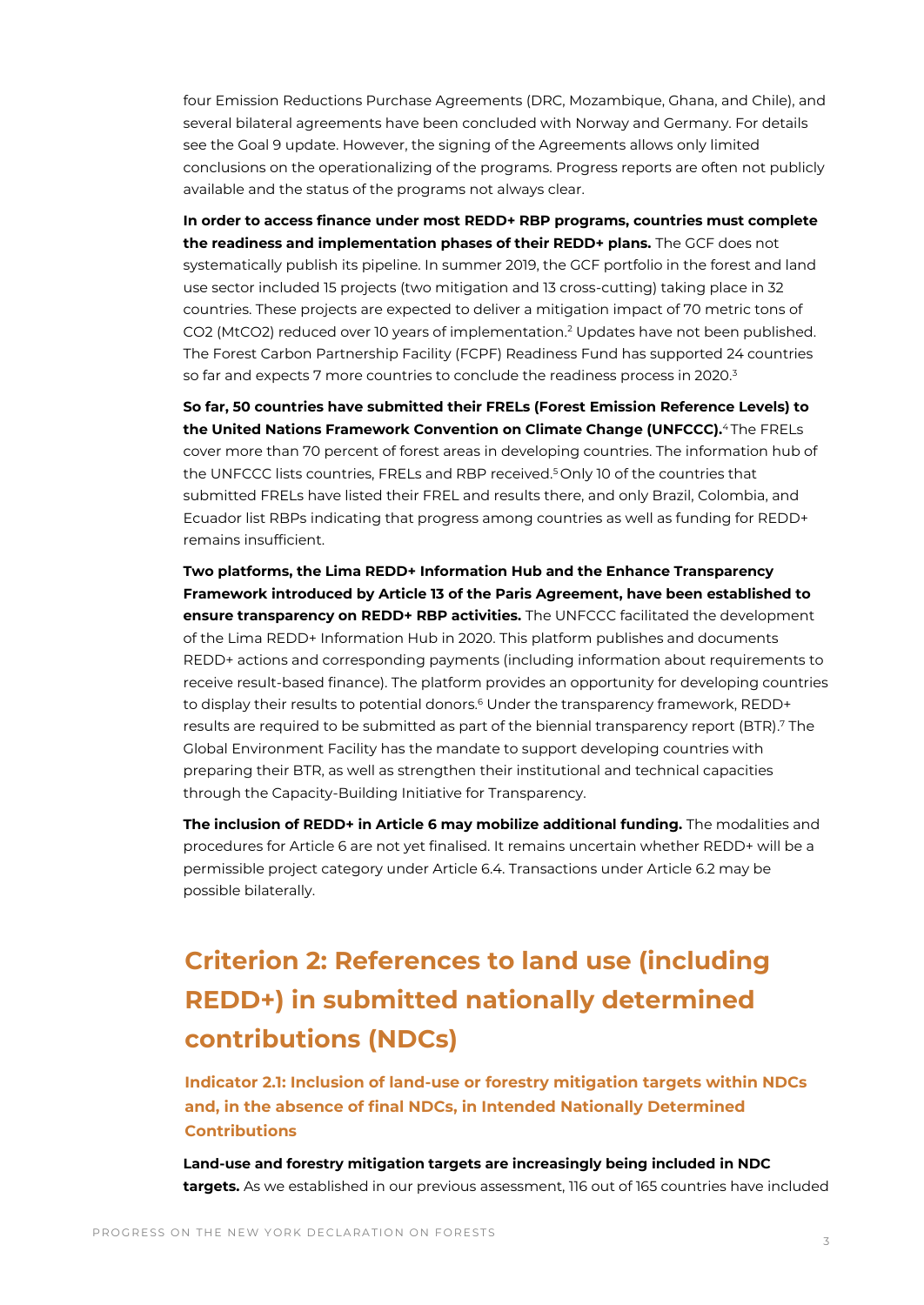quantified emissions targets for the forest sector in their NDCs. Specifically, 91 plans were related to an economy-wide or multi-sector target that involves land use sector, 20 plans merely target on land use, and 5 plans cover both.

**However, the inclusion of concrete and ambitious measures is limited.** Forest solutions included in the NDCs are often incomplete, lack the necessary detail for monitoring, or do not have quantifiable commitments.<sup>8</sup> For instance, fewer than 10 percent of those countries that include objectives for the forest sector include quantitative greenhouse gas (GHG) or CO2 emission reduction or removal information. Additionally, about 64 percent of the GHG targets related to forests are conditional on international support.

## **The updating of NDCs to be carried out until 2021 offers countries an opportunity to increase ambition on forests and land use.**

**So far, 16 countries have submitted an update to their first NDC.<sup>a</sup> Eleven NDCs include** land use, land use change, and forests in their mitigation targets and actions. From these, five countries included land use and forests in their GHG mitigation targets, while two countries included mitigation action in land use as measures to support their economywide GHG targets. Moreover, four countries mention REDD+ in their NDC updates by including goals to set up REDD+ frameworks and develop national strategies. In comparison to their previous NDCs, several countries have included stronger commitments in relation to land use and forests this year. Jamaica, for instance, has expanded its sectoral commitment from merely energy to both energy and land use change and forestry sectors, specifying quantitative commitments.<sup>9</sup> Rwanda included quantifiable targets for the forestry and land use sectors (which were only qualitative targets in the previous NDC), and in Chile, the forest measures were expanded to include rehabilitation, REDD+ development, conservation and restoration.

<sup>&</sup>lt;sup>a</sup> 15 countries submitted an updated document after their first NDC submission, and one country, Kyrgyzstan, submitted its first NDC in early 2020. We take into consideration all 16 NDCs in this analysis.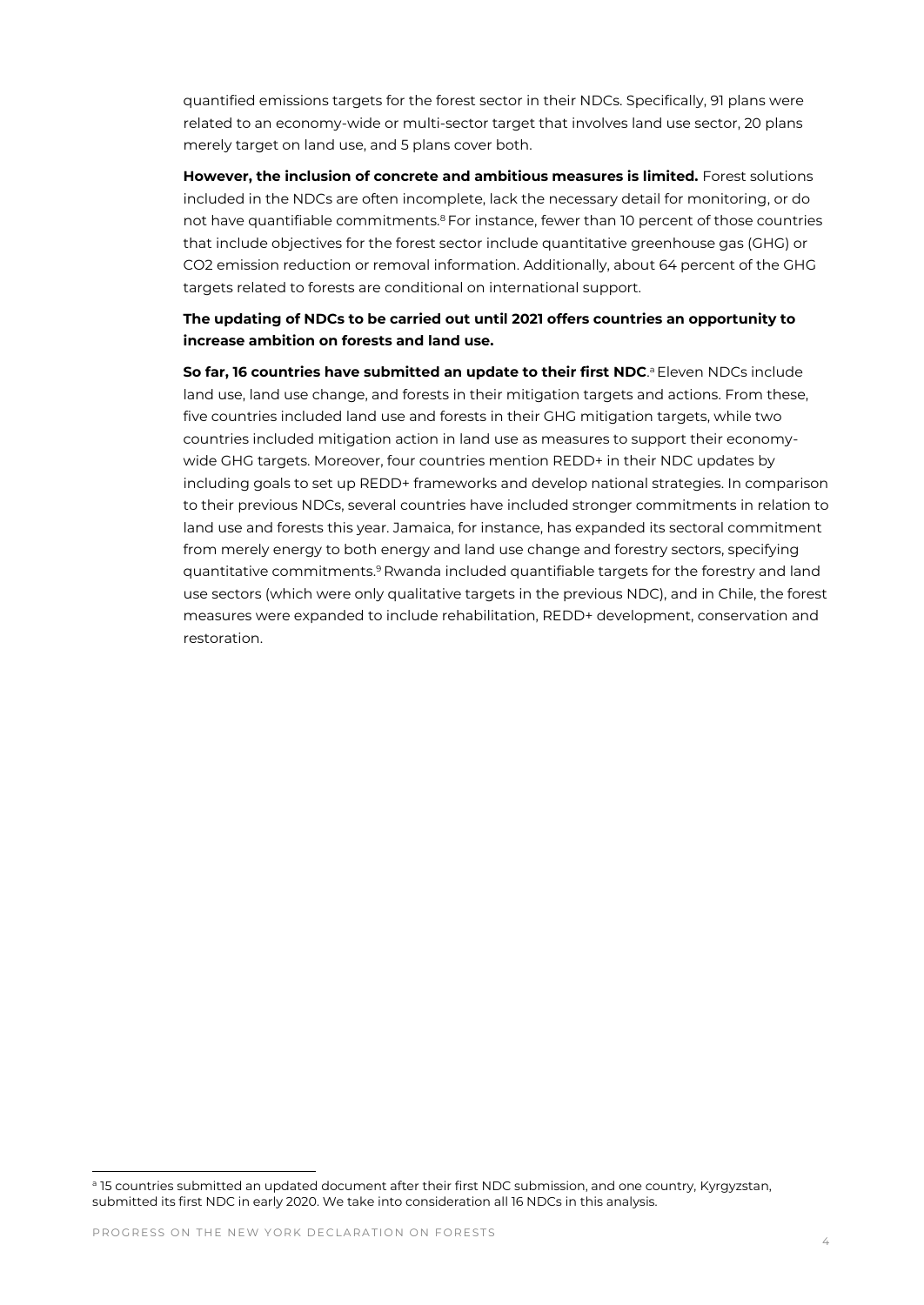# **Endnotes**

<sup>1</sup> Green Climate Fund: Projects[, https://www.greenclimate.fund/redd#projects](https://www.greenclimate.fund/redd#projects)

<sup>2</sup> Green Climate Fund. (2019). Working paper No.2: Accelerating REDD+ implementation. *Green Climate Fund*. <https://www.greenclimate.fund/sites/default/files/document/accelerating-redd-implementation.pdf> <sup>3</sup> Forest Carbon Partnership Facility. (2020). PC Progress Update.

[https://www.forestcarbonpartnership.org/sites/fcp/files/Final%20FCPF%20PC%20Progress%20Updates%20Presentatio](https://www.forestcarbonpartnership.org/sites/fcp/files/Final%20FCPF%20PC%20Progress%20Updates%20Presentation_3.pdf) [n\\_3.pdf](https://www.forestcarbonpartnership.org/sites/fcp/files/Final%20FCPF%20PC%20Progress%20Updates%20Presentation_3.pdf) 

<sup>4</sup> United Nations Framework Convention on Climate Change (UNFCCC) REDD+ Web Platform: Forest reference emission levels[, https://redd.unfccc.int/fact-sheets/forest-reference-emission-levels.html](https://redd.unfccc.int/fact-sheets/forest-reference-emission-levels.html)

<sup>5</sup> UNFCCC REDD+ Web Platform: Lima REDD+ Information Hub[, https://redd.unfccc.int/info-hub.html](https://redd.unfccc.int/info-hub.html)

<sup>6</sup> UNFCCC REDD+ Web Platform: Lima REDD+ Information Hub[, https://redd.unfccc.int/info-hub.html](https://redd.unfccc.int/info-hub.html)

<sup>7</sup> Food and Agriculture Organization of the United Nations (FAO). (2019). *From reference levels to results reporting: REDD+ under the United Nations Framework Convention on Climate Change: 2019 Update*. Food and Agriculture Organization of the United Nations. Rome, Italy[. http://www.fao.org/3/ca6031en/ca6031en.pdf](http://www.fao.org/3/ca6031en/ca6031en.pdf)

<sup>8</sup> World Resources Institute. (2019). *NDC Enhancement: Opportunities in the Forest and Land-use Sector. Working Paper.* Washington, DC, and New York: World Resources Institute and United Nations Development Programme. <https://www.wri.org/publication/ndc-enhancement-opportunities-forest-and-land-use-sector>

<sup>9</sup> This analysis is based on forthcoming data by Climate Focus and WWF.